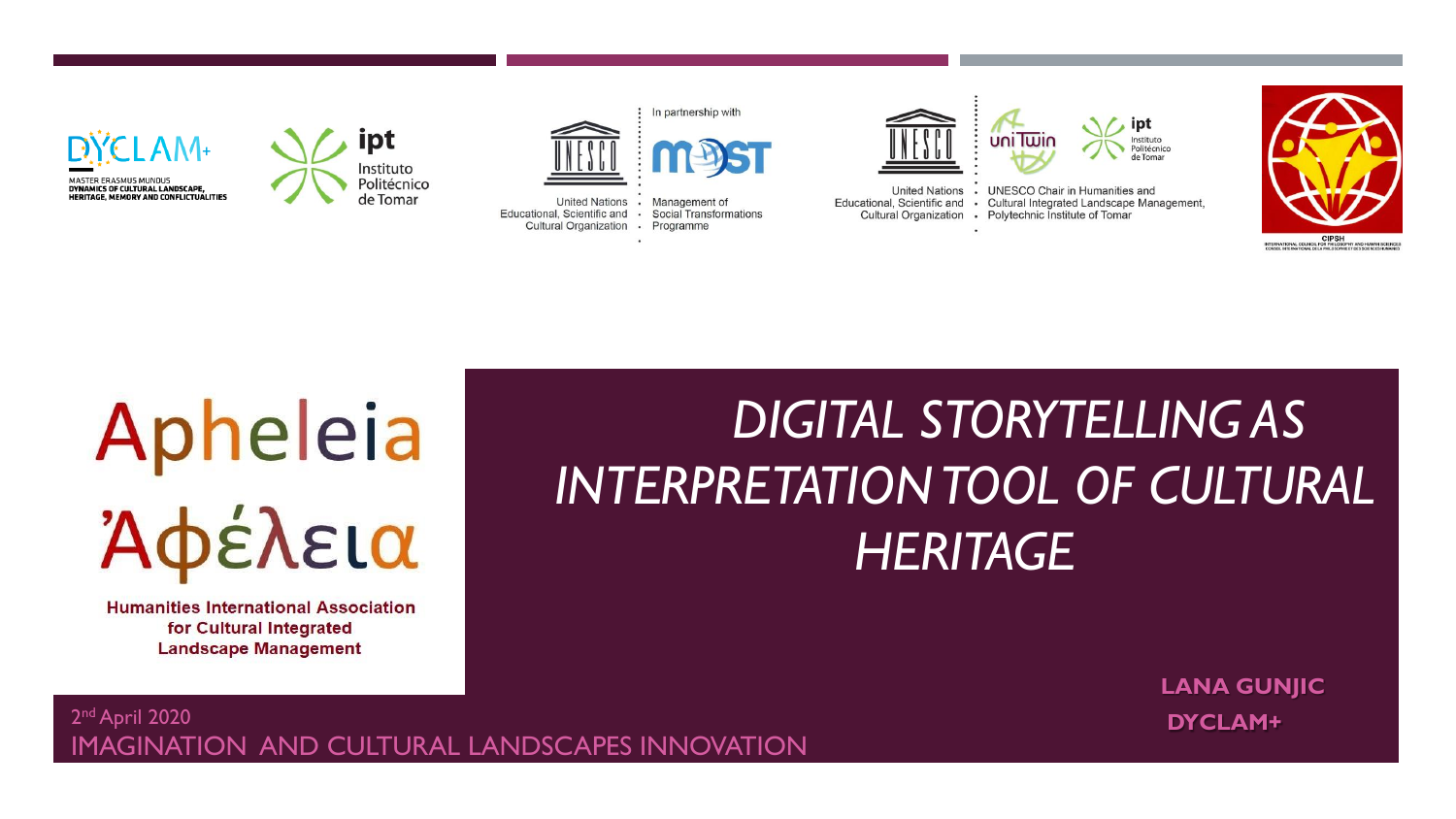#### *"WE WANT STORIES. WE LOVE STORIES. STORIES KEEP US ALIVE"*

JOE LAMBERT

- Stories are essential to many museums, exhibitions, different types of guided tours, used as a dissemination strategy of integrated cultural heritage, for enrichment and promotion of the cultural knowledge
- They can be determined by important events in life, emotionally charged and personally meaningful, honor the memory of specific people and places, revolved around a main character or subject
- Rapid development of interactive digital media which expands the ways of telling the stories
- Storytelling is co-creative and interactive, a medium that allows the sharing of information with an audience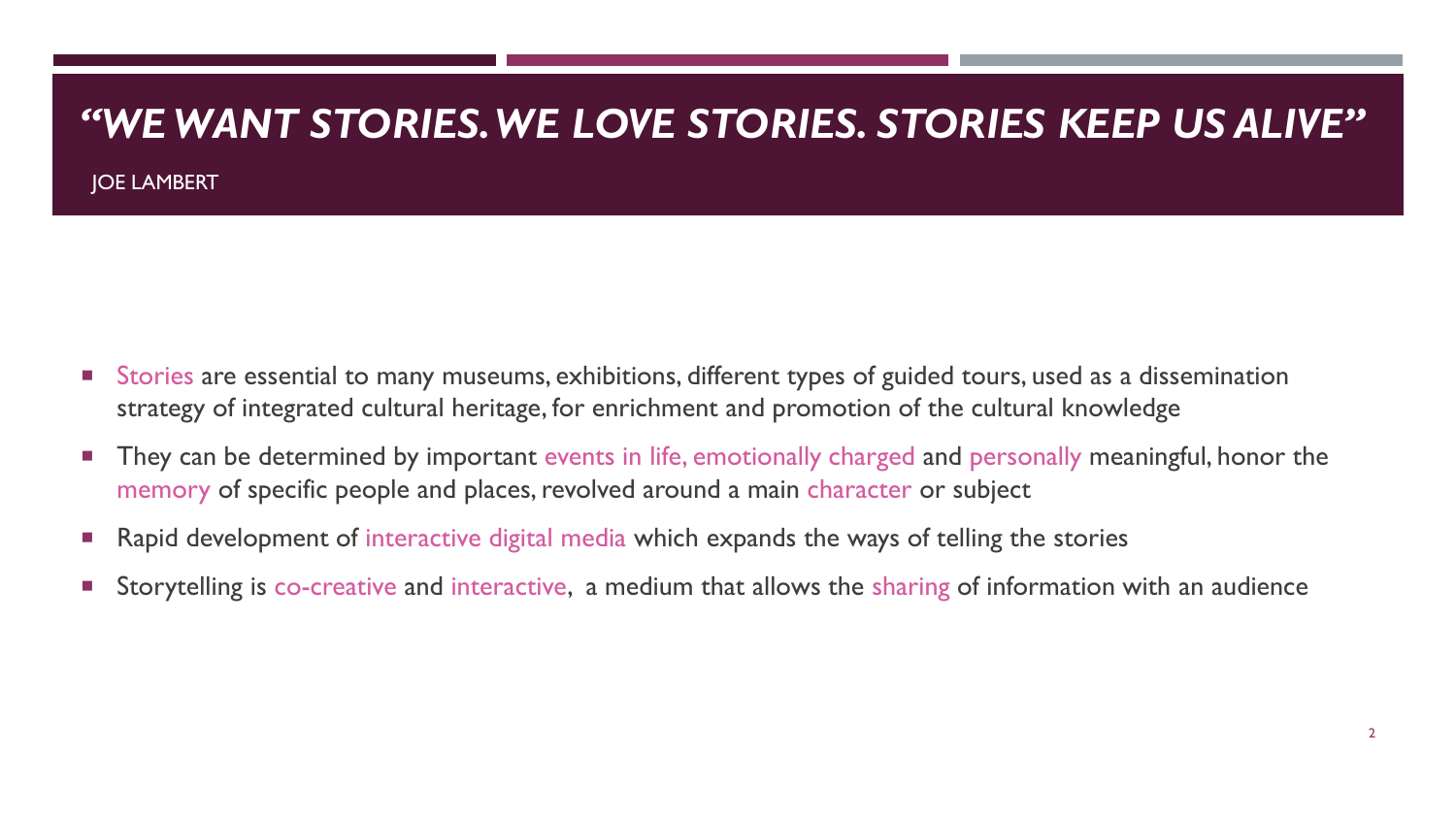#### *DIFFERENT WAY TO SHARE EXPERIENCE*

- Stories can be recorded and disseminated through a multitude of immersive techniques combined with visual and spoken communication, supported by various types of multimedia
- Digital technology has offered the opportunity to bring experiences to a wider audience
- **Experiences are interactive, engaging and educational / mobile, multimedia and immersive**



3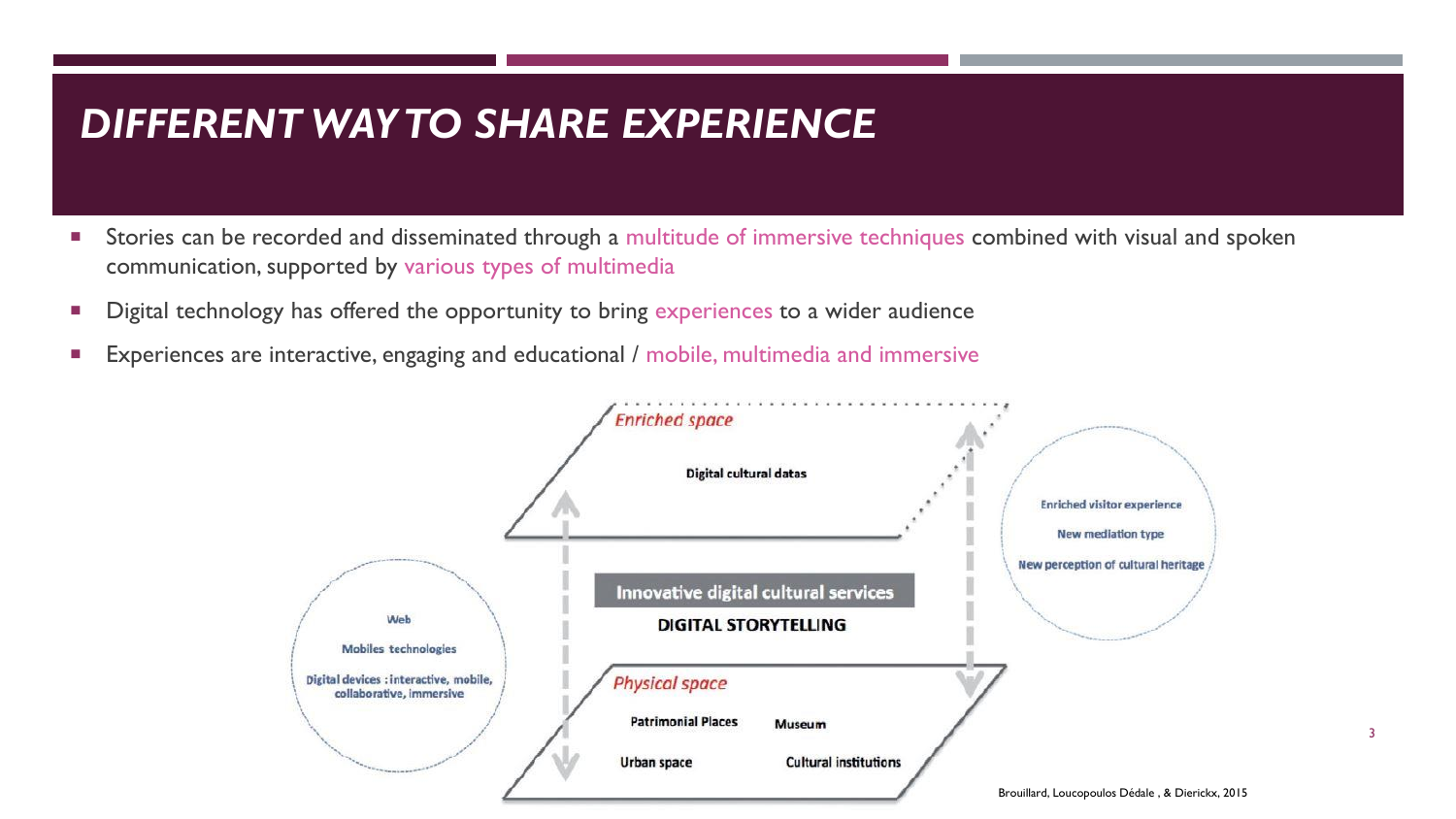#### *TECHNOLOGY ENHANCED TOURISM EXPERIENCE*

- Integrated understanding of experiences by combining the elements of experiences, co-creation and technology
- **Technology becomes the key element and essence of an** innovative contemporary tourism experience
- Contemporary tourists are prone to experiencing, interactivity, personalization and engagement, in buying the stories behind the product

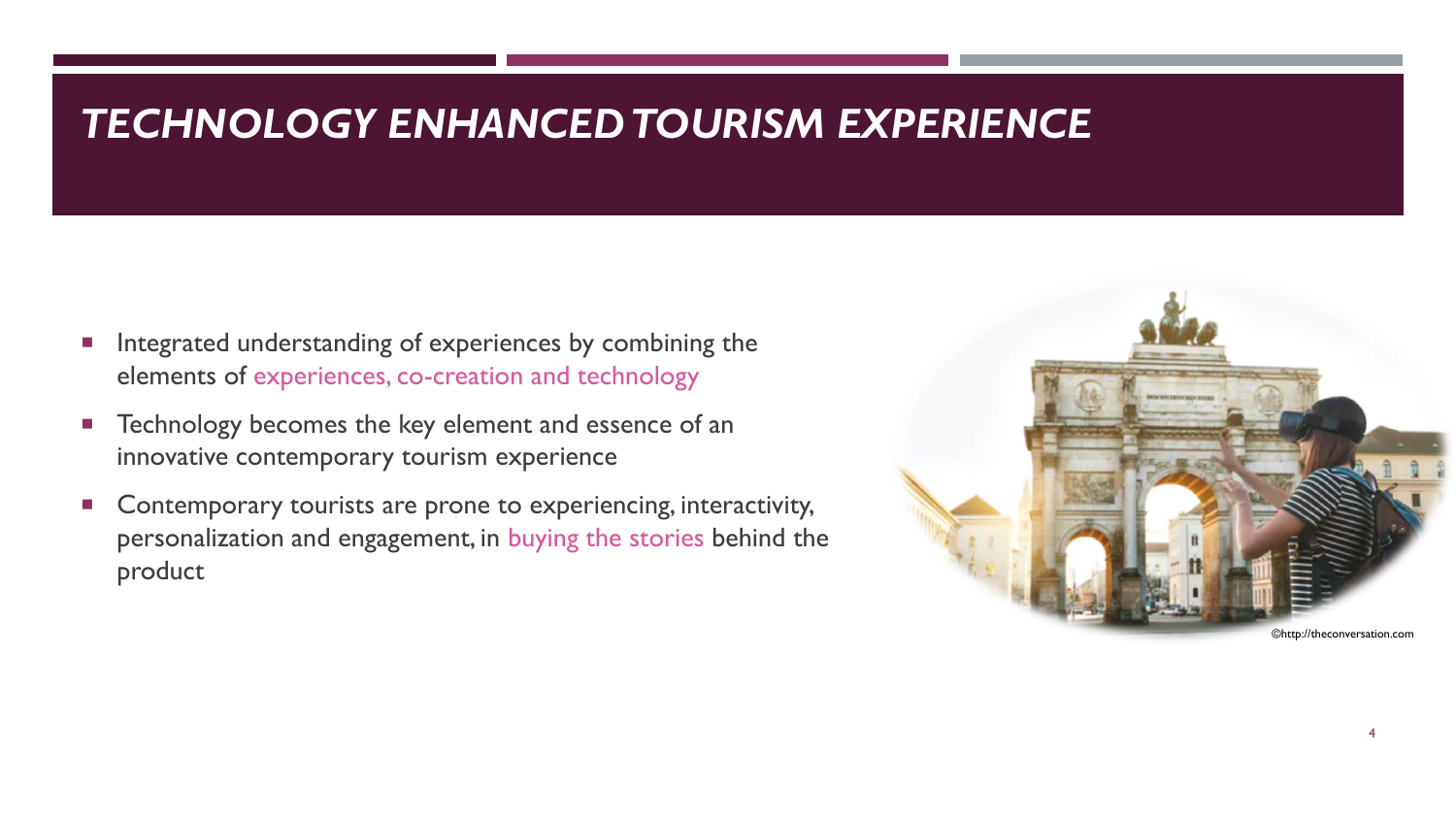## LIMITS AND MAIN CHALLENGES?

- Technological solutions might be too much expensive
- Availability across many different devices and operating systems – quality issue
- **Tourist experience may never be fully replicable in virtual** reality
- Acceptance of VR substitute and the perception of the authenticity







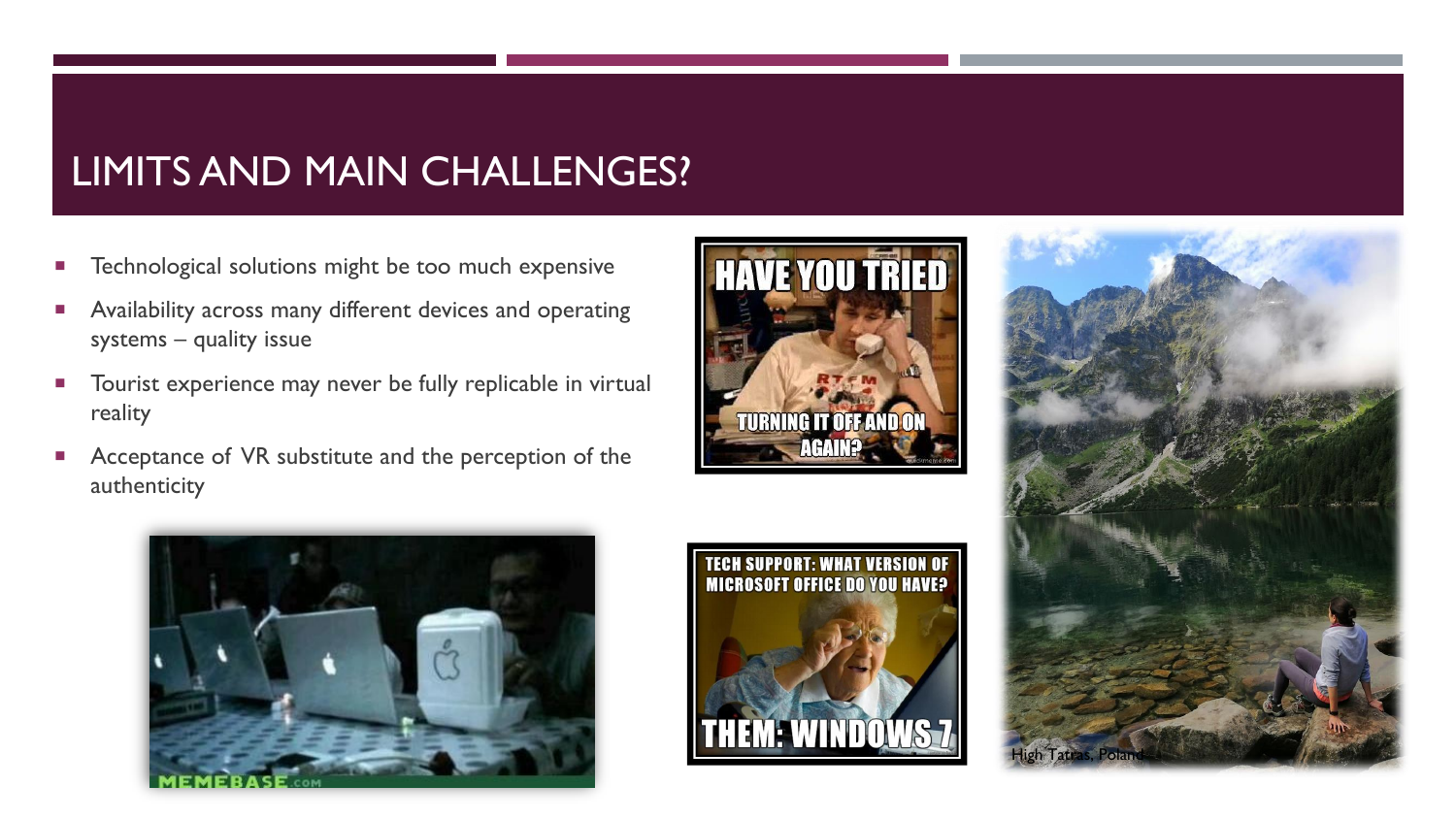#### *DIGITAL IMAGERY AND CULTURAL HERITAGE*

- Storytelling-driven projects have been developed around augmented and virtual reality systems, carried out in museum exhibitions and on cultural heritage sites with an aim to transmit the history of a place
- Opportunity to redesign heritage mediation :
- attract the public and establish a link with the future visitor
- provide the necessary elements to the visit preparation
- strengthen relationships with continuous exchanges, collect opinions and feedback
- enable the visitor to immerse himself/herself in contents
- personalize the visit making it participatory and playful to enrich and extend it
- explain, complete, and make understandable a topic
- EU funding support

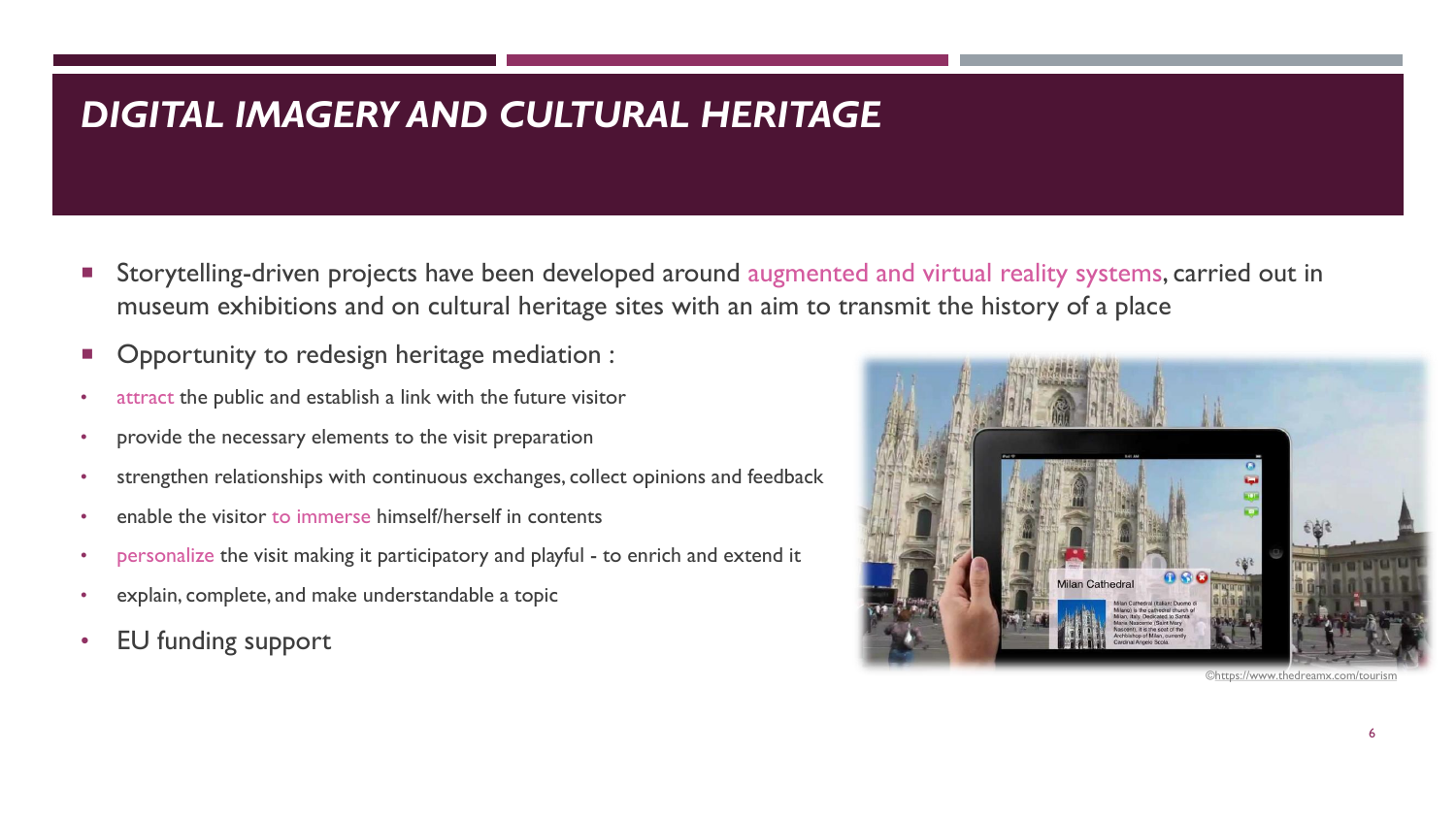## **DISTORY– [DIGITAL STORIES OF SMALL HISTORIC TOWNS](http://www.distory.si/)**

- **Project's aim is to improve the digital attractiveness of cultural heritage and to promote interaction with new digital audience in** small historic towns, by using the ICTs potential and "digital Story" concept in heritage interpretation
- **Three small historic towns: Radovljica in Slovenia, Fermo in Italy and Topola in Serbia**
- **Familiarization of museum workers with the potential of digital technologies as means of communication with the public**
- **Collaboration with local community that can contribute to the interpretation of the local heritage by sharing their stories,** opinions and experience





7

Steps in the creation of a digital story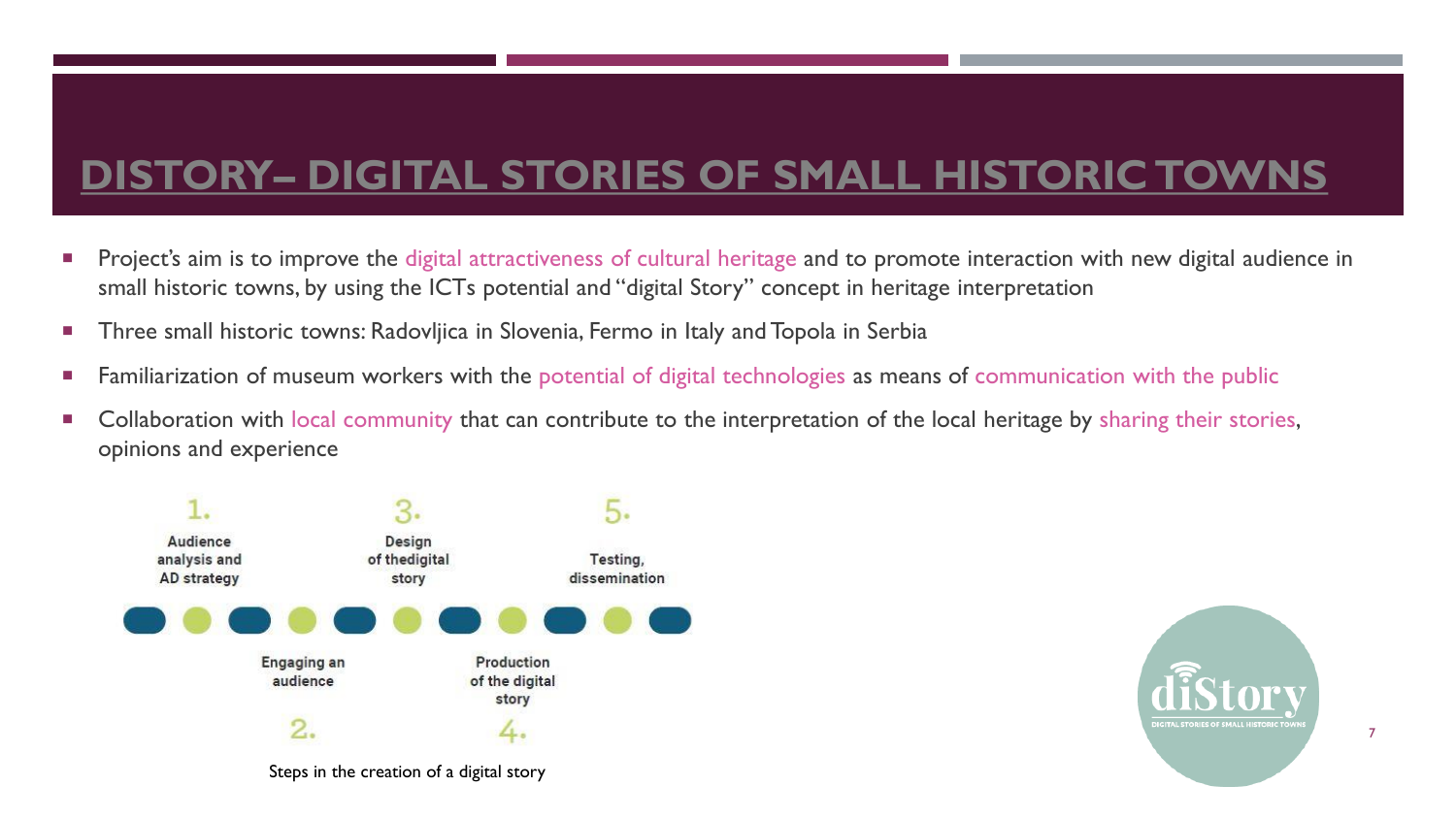

**Digital Stories of Small historic** towns



#### Character - led story



- Radovljica storyteller is Anton Tomaž Linhart, Slovenian dramatist and the father of Slovenian theatre
- **Fermo's 17th century cultural atmosphere is narrated** by the Queen Christina of Sweden
- **Topola King Peter I, from Karadjordjevic dynasty**

[http://www.distory.si/db/upload\\_file/1532000372/18-07-03-digital-storytelling-brosura.pdf](http://www.distory.si/db/upload_file/1532000372/18-07-03-digital-storytelling-brosura.pdf) <http://www.distory.si/>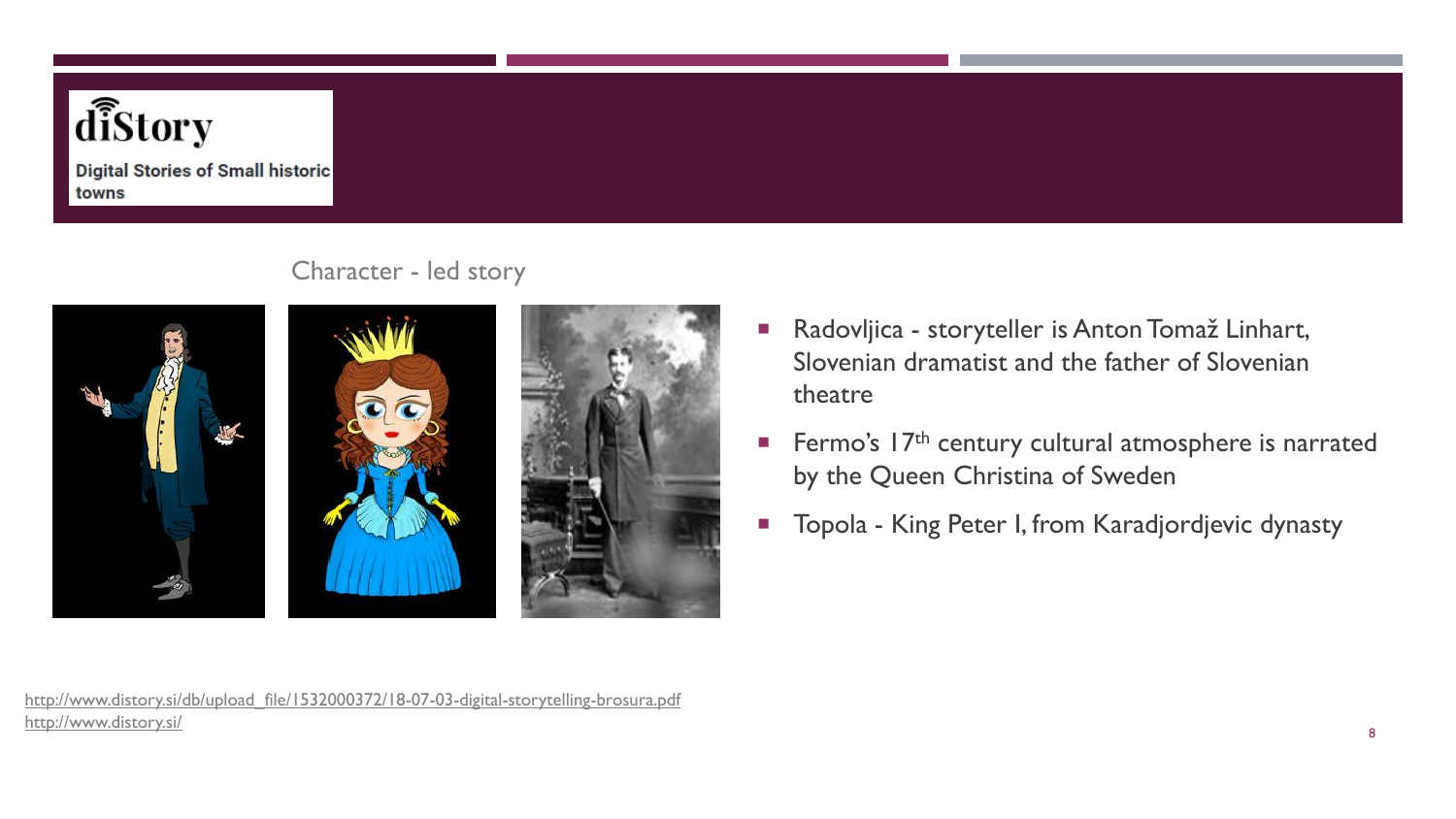### MOBILE APP AND COLLABORATIVE WEB PLATFORM

- **Map with "hotspots", walk to discover its hidden layers of the town**
- Additional multimedia content: general information, images, quizzes, 2D or 3D reconstructions of historical figures, creation of app for iOS and Android devices
- AR layer,  $360^{\circ}$  view of the Old Town houses in Radovljica, Virtual reality tour of the Fermo museum
- Collaborative web platform is produced presenting personal stories through short video interviews<https://distory.io/>
- **Digital storytelling approach in the interpretation of the cultural heritage of three historic small towns has shown effectiveness** in the relation with the audience